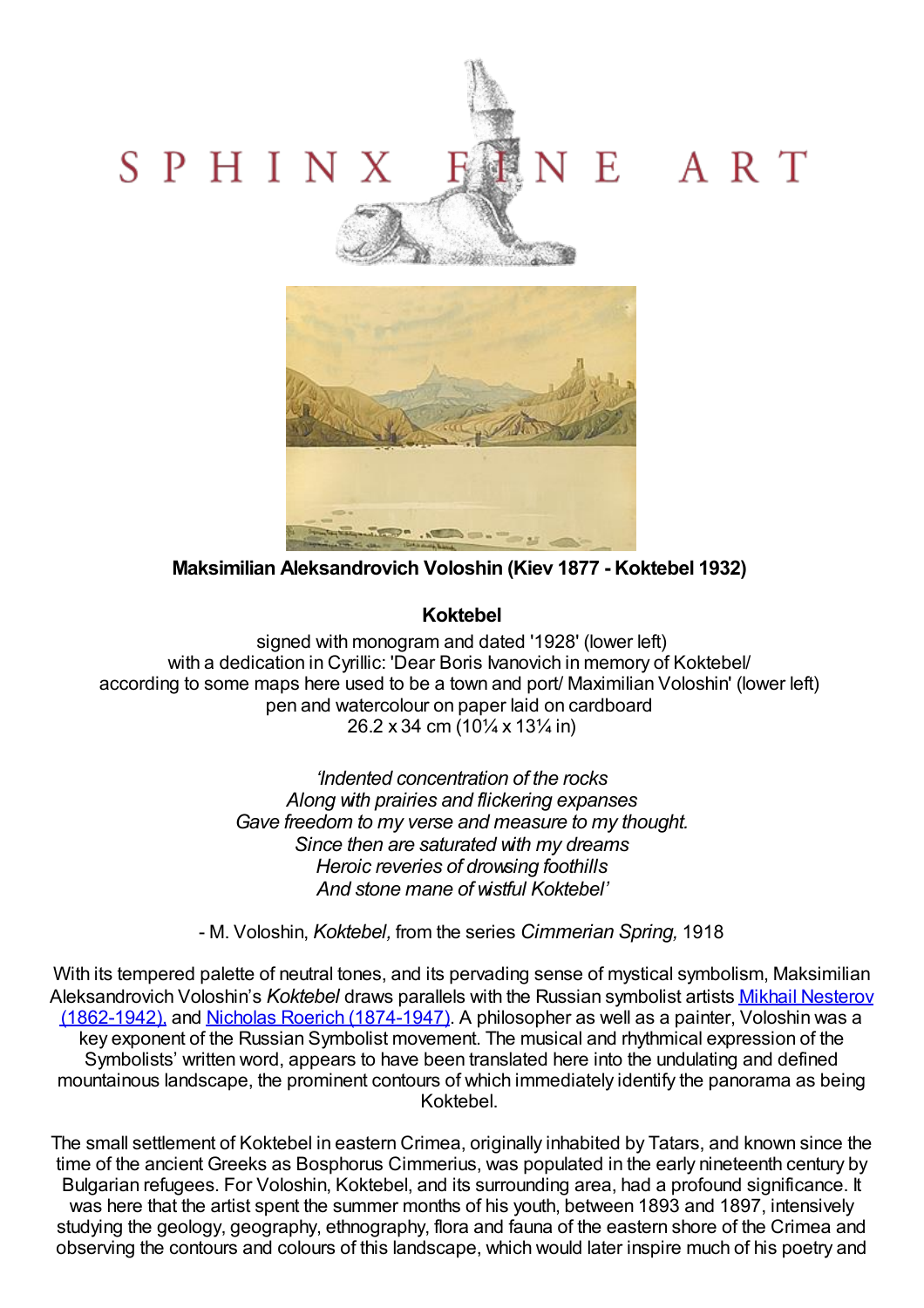many of his watercolours.

Having spent much of his childhood in Koktebel, Voloshin felt a deep bond with the land. In 1917 he was drawn back to the area and decided to settle there. Voloshin transformed the town into an artistic and literary colony of considerable importance. The likes of Marina Tsvetayeva (1892-1941), Osip Mandelshtam (1891-1938), and Andrey Bely (1880-1934), all guests at Voloshin's home, later known as 'The Poet's House', were inspired to write about this mystical landscape. Koktebel was Voloshin's spiritual home, and when the locals pointed out that the silhouette of a bearded man, which could be made out on the nearby rocky headland of Kok-Kaya, resembled the artist, this further cemented Voloshin's connection with the area. Referring to the promontory in his poem *Koktebel,* Voloshin wrote: 'And on the cliff, enclosed by the ripples of the bay, wind and fate together have carved my profile...' (*Koktebel,* 1918). After his death the promontory became known as 'Voloshin's profile'.

## **Artist description:**

Maximilian Alexandrovich Kirienko-Voloshin was a Russian poet. He was one of the significant representatives of the Symbolist movement in Russian culture and literature. He became famous as a poet and a critic of literature and the arts, being published in many contemporary magazines of the early 20th century, including "Vesy" ('Libra'), "Zolotoye runo" ('The Golden Fleece') and "Apollon". He was also known for his brilliant translations of a number of French poetic and prose works into Russian.

Voloshin was born in Kiev in 1877 and reportedly, "his schooling included a few years at the Polivanov establishment and a school in the Crimea, where in 1893 his mother had bought a cheap plot of land at Koktebel." After secondary school, he entered Moscow University during "a time of the resurgence of the radical student movement in Russia." Voloshin reportedly actively participated in it, "which resulted in his expulsion from the University in 1899." Not discouraged, Voloshin "resumed his travels the length and breadth of Russia, often on foot." In 1900, he worked with an expedition surveying the route of the Orenburg-Tashkent railway.

Upon his return to Moscow, Voloshin did not seek reinstatement at the university, but continued his travels to such places as Western Europe, Greece, Turkey, and Egypt. Reportedly, "his stay in Paris and travels all over France had a particularly deep effect on" him and he came back to Russia "a veritable Parisian."

Voloshin had a brief affair with Miss Sabashnikova, but they soon broke up, and this had a profound effect on his work. Gradually, Voloshin was drawn back to Koktebel in the Crimea, where he had spent much of his childhood. His first collection of poetry appeared in 1910, soon followed by others. His collected essays were published in 1914.

The Civil War prompted Voloshin to write long poems linking what was happening in Russia to its distant, mythologized past. Later, Voloshin would be accused of the worst sin in the Soviet ideologue's book: keeping aloof from the political struggle between Reds and Whites. In fact, he did not for he protected the Whites from the Reds and the Reds from the Whites. His house, today a museum, still has a clandestine niche in which he hid people whose lives were in danger.

Miraculously, Voloshin survived the Civil War, and in the 1920s set up a free rest home for writers in his house, in accordance with his rejection of private property. Yet he continued to draw most of his inspiration from solitude and contemplation of nature.

Although some critics may note that Voloshin's poetry "may be esthetically inferior to that of Pasternak, say, or Akhmatova, and it is somewhat patchy," it has been noted that "it contains deep philosophical insights and tells us more about Russian history than the works of any other poet." Many of Voloshin's comments seem to be prophetic. During the latter years of his life, he accompanied his literary and philosophical studies with painting, and gained additional recognition as a subtle water-colour artist. Water colours of Crimean landscapes form the larger part of his artistic heritage.

## **Collections**

M. Voloshin is represented in the following collections: State Tretyakov Gallery, Moscow; State Russian